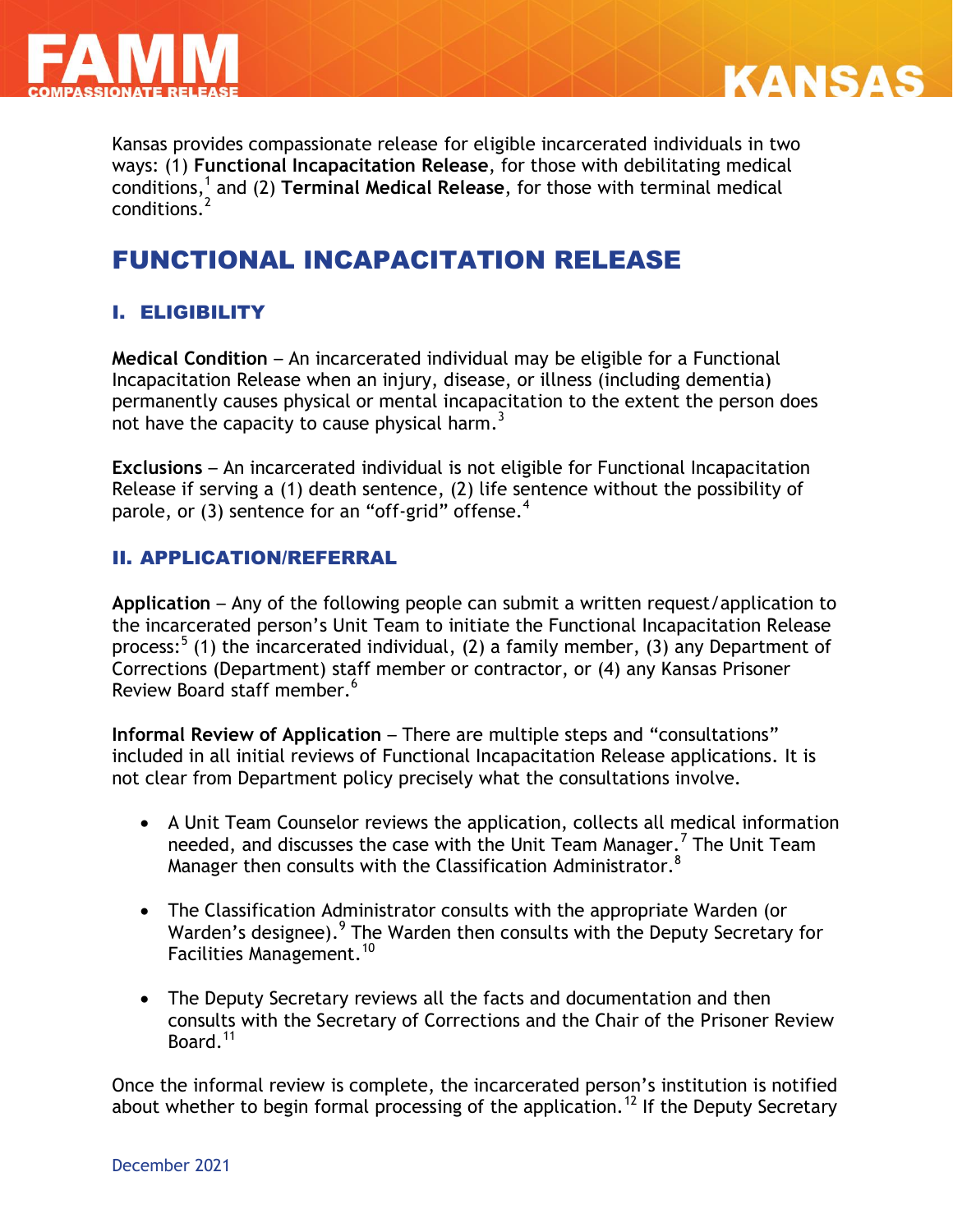decides not to move the application forward, that is noted in the person's file.<sup>13</sup> If the Deputy Secretary decides to process the application, the more formal assessment steps take place, as described below.<sup>14</sup>

# III. DOCUMENTATION AND ASSESSMENT

**Documentation** – The Department is responsible for gathering the documentation the Prisoner Review Board needs to make its release decision. That includes a comprehensive description of the individual's condition and prognosis, prepared by a physician and, if appropriate, a mental health professional.<sup>15</sup> In addition, the Department must collect information concerning all of the following factors:<sup>16</sup>

- The individual's age, personal history, and criminal history;
- Length of sentence and time served;
- Nature and circumstances of the current offense;
- Risk or threat to the community if released; and
- Whether there is an appropriate release plan.

**Medical Information Form: Health Authority and/or Mental Health Director** – The Department's Health Authority and/or Mental Health Director completes the *Medical Information for Application for Release of an Inmate Based on Functional Incapacitation/Imminent Death* form.<sup>17</sup> Department policy says "lengthy" medical records are not required but that a thorough description of the individual's medical condition and how that condition renders the person incapable of causing physical harm should be included.<sup>18</sup>

**Application for Release Form: Unit Team** – The individual's Unit Team Counselor prepares the *Application for Release Based on Functional Incapacitation/Imminent Death*, <sup>19</sup> which (1) may include gathering additional information from the prosecuting attorney<sup>20</sup> and (2) must include contacting the Director of Victim Services, who reviews any relevant issues and makes any needed contact with the victim or survivor.<sup>21</sup>

 The Unit Team Counselor also consults with the Institutional Parole Officer (IPO) about a release plan.<sup>22</sup> The release plan must provide details about where the individual will live, medical services, and available funding.<sup>23</sup> The IPO forwards the proposed residence plan to the Parole Director (of the region to which the person will be released) to obtain feedback and recommendations.<sup>24</sup>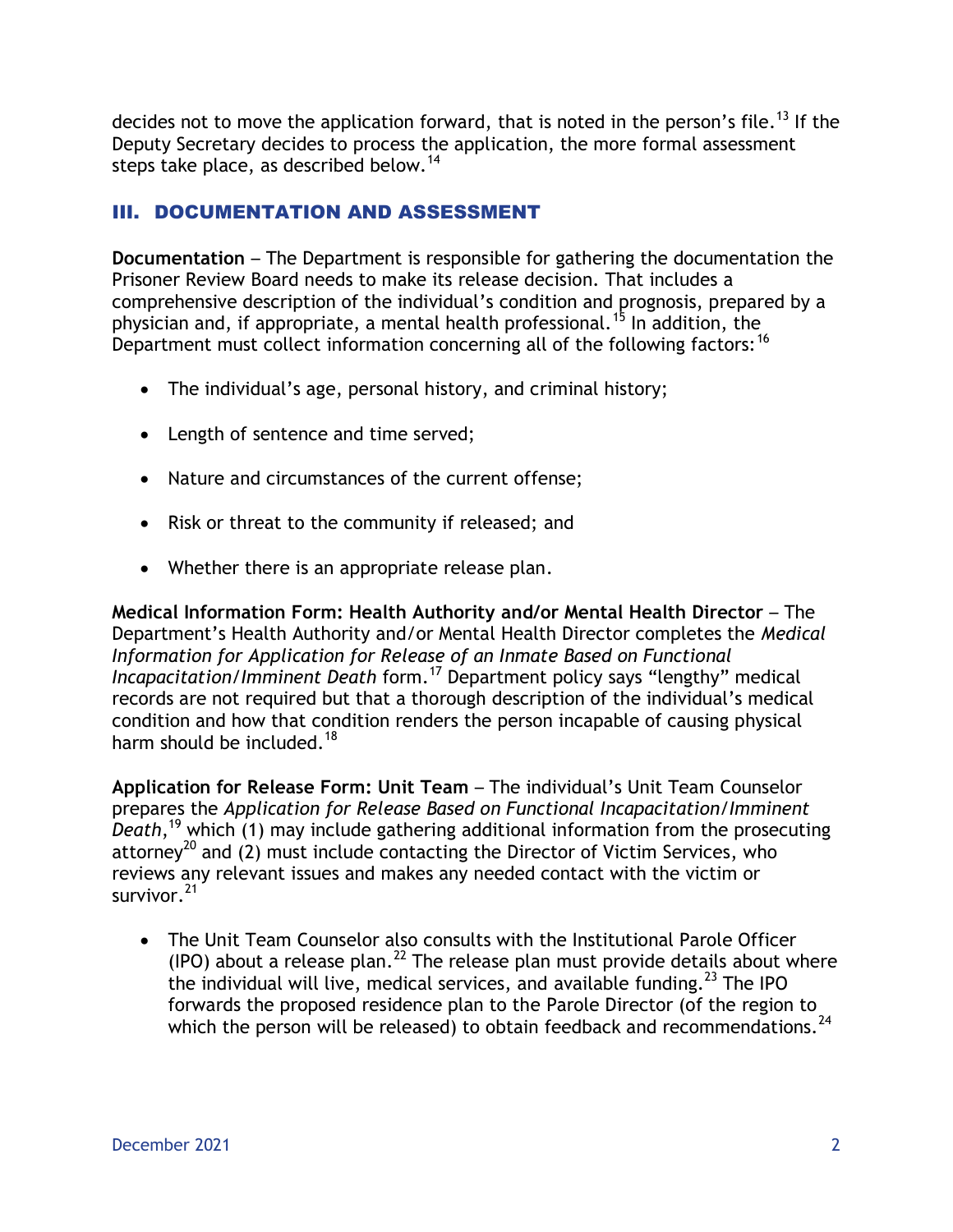**Initial Decision: Warden** – The application then goes to the facility's Classification Administrator, who submits it to the Warden. The Warden decides whether to initially approve or disapprove the application.<sup>25</sup>

- If the Warden **disapproves** the application, it is returned to the Unit Team counselor.<sup>26</sup>
- If the Warden **approves** the application, it is forwarded with the supporting documentation to the Office of the Deputy Secretary for Facilities Management (Deputy Secretary). 27

**Approval Decision: Deputy Secretary** – The Deputy Secretary coordinates the application processing, which includes distributing copies to appropriate Department personnel, including the Director of Release Planning, for review and consideration. Based on a review of the available information, the Deputy Secretary makes a decision regarding the application.<sup>28</sup>

- If the Deputy Secretary **disapproves** the application, it is returned to the Warden who notifies the individual or the person who applied on the incarcerated individual's behalf. $^{29}$
- If the Deputy Secretary **approves** the application, it is forwarded to the Secretary of Corrections, with a recommendation that the Secretary apply to the Prisoner Review Board for the individual's release based on functional incapacitation.<sup>30</sup>

**Approval Decision: Secretary of Corrections** – If the Secretary of Corrections agrees with the recommendation and wants to continue with the application process, notices regarding the individual's application are sent to the prosecuting attorney, sentencing judge, and victim.<sup>31</sup> Based on the documentation and any comments received from the prosecuting attorney, sentencing judge, and victim, the Secretary approves or disapproves the application.<sup>32</sup>

- If the Secretary **disapproves** the application, it is returned to the Warden with a statement on the reasons for the disapproval.  $33$
- If the Secretary **approves** the application, it is forwarded to the Prisoner Review Board for consideration.<sup>34</sup>

Note that if an individual's application for Functional Incapacitation Release is disapproved at any point during this process, any future applications must specifically address what has changed since the disapproval that would warrant new consideration.<sup>35</sup>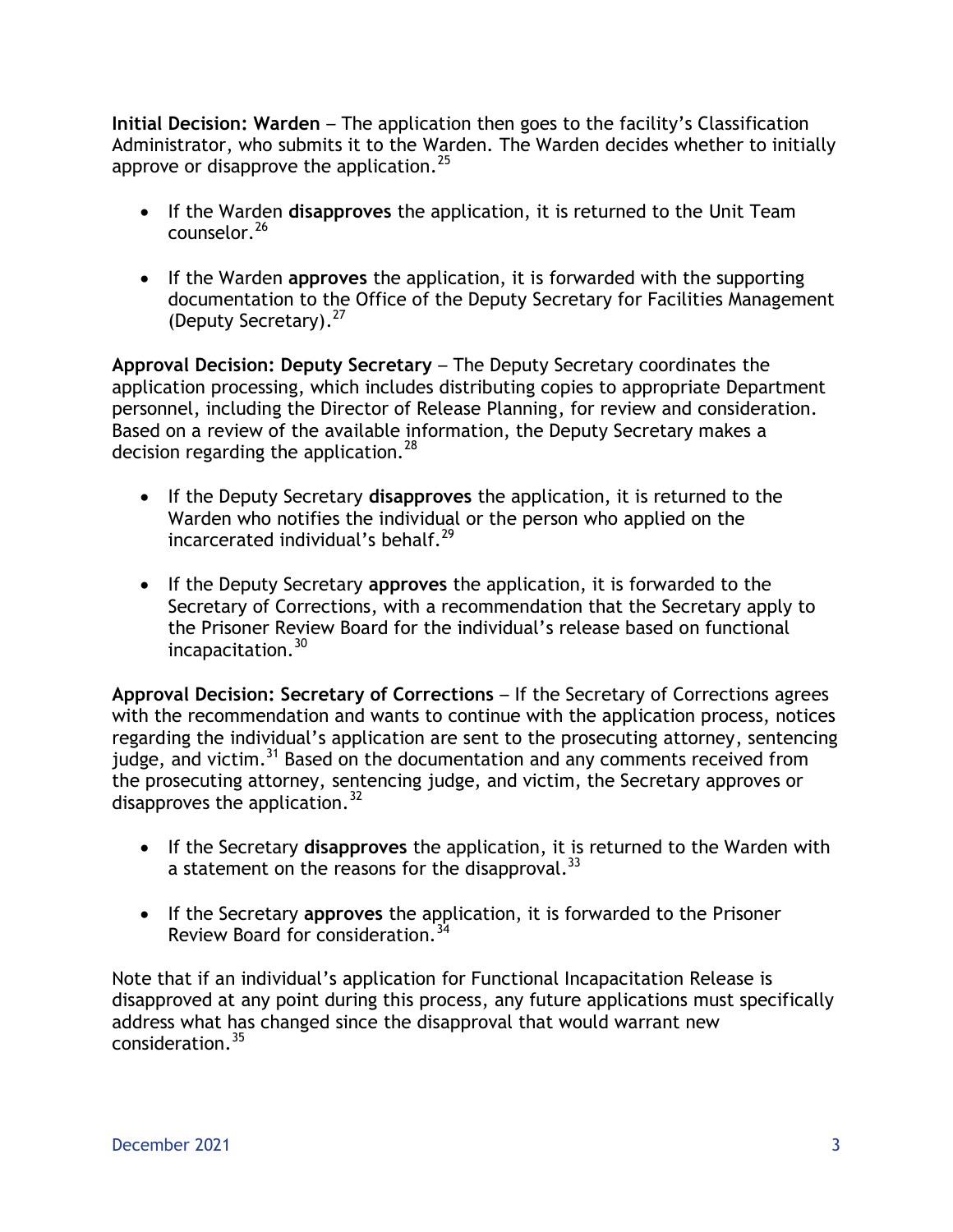### IV. DECISION-MAKING PROCESS

**Decision-Maker** – The Kansas Prisoner Review Board makes all Functional Incapacitation Release decisions.<sup>36</sup>

**Notice** – The Board must provide written notification of the individual's application for Functional Incapacitation Release to (1) the prosecuting attorney and judge of the court where the individual was convicted  $37'$  and (2) the victim (or the victim's family). 38

**Hearing** – At the discretion of the Board member reviewing the incarcerated person's application for Functional Incapacitation Release and after considering all available information, a final decision on the application can be made **with or without** a formal hearing.<sup>39</sup>

• If the Board schedules a hearing, it may ask for additional information or evidence from the medical and mental health providers who prepared reports and anyone else who has relevant information.<sup>40</sup>

**Factors** – The Prisoner Review Board will consider all of the following factors and related documentation in making its decision:

- Documentation prepared by a medical doctor and, as needed, a mental health professional, which attests to the person's condition, describes the functional incapacity, and includes a comprehensive description of the condition and prognosis.<sup>41</sup> Note that all medical and treatment records concerning the incarcerated individual must be available for the Board to review.<sup>42</sup> As noted above, the Board may also request additional information or evidence it deems necessary from the individual's medical or mental health practitioners and, if necessary, obtain a second opinion. <sup>43</sup> The documentation includes:
	- $\circ$  The individual's medical condition and health care needs.<sup>44</sup> Note that the Board may consider an individual's need for long-term care but that by itself is not sufficient to warrant approval of Functional Incapacitation Release.<sup>45</sup>
	- $\circ$  The incarcerated person's release plan.<sup>46</sup>
	- o Any comments received from the prosecuting attorney, sentencing judge, crime victim, or member of the victim's family.<sup>47</sup>
	- o The individual's age, personal history, criminal history, length of sentence and time served, and nature and circumstances of the current offense.<sup>48</sup>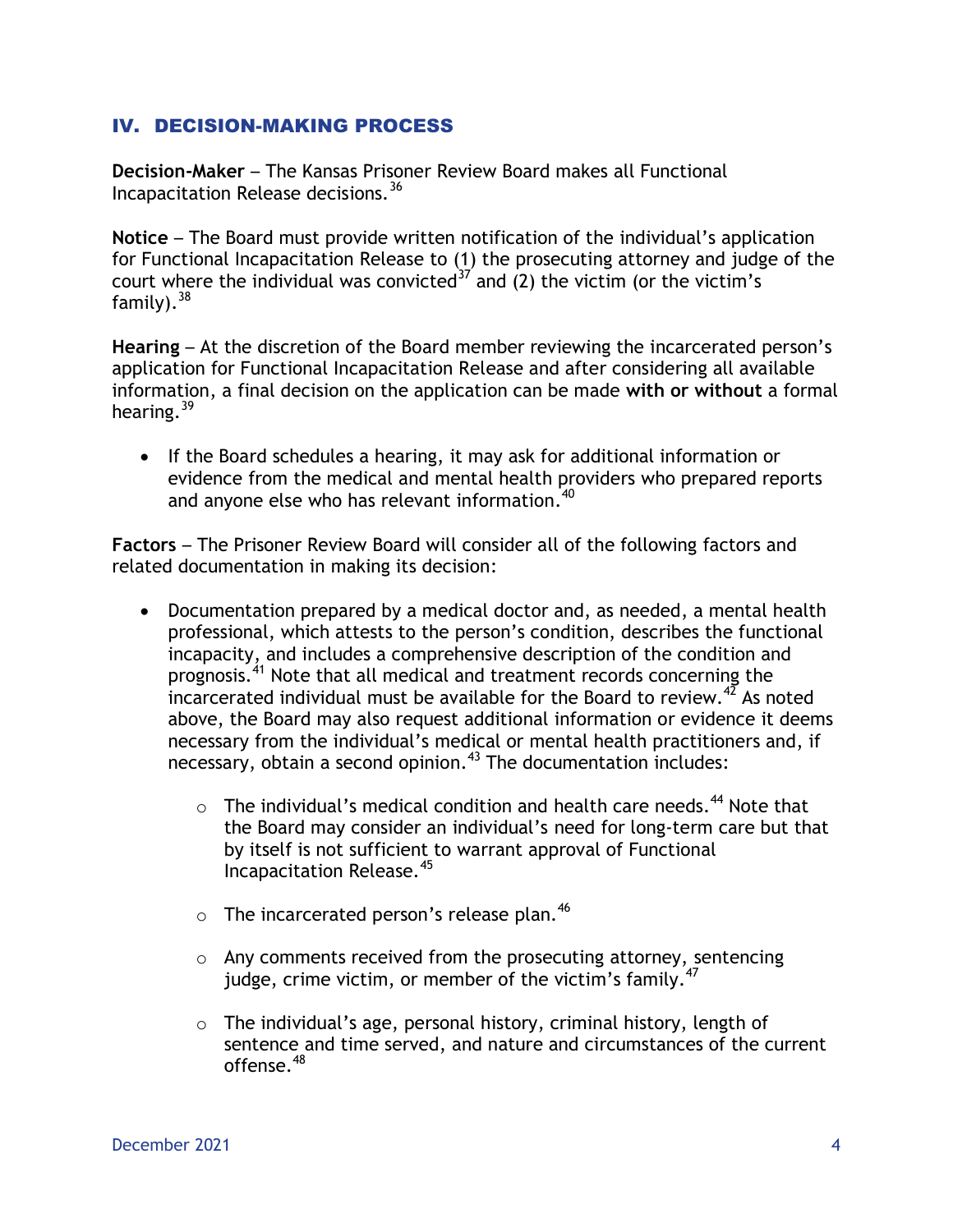- $\circ$  The individual's custody classification.<sup>49</sup>
- $\circ$  The individual's risk of violence,<sup>50</sup> capacity to cause physical harm,<sup>51</sup> and risk of threat to the community if released. $52$

**Decision** – The Prisoner Review Board may order release if it finds that the documentation supports a finding that the individual is functionally incapacitated and does not represent a risk to public safety.  $53$ 

**Conditions and Pre-Release Planning** – The individual's Functional Incapacitation Release is subject to the terms of an approved release plan and any other terms or conditions the Board decides are necessary.<sup>54</sup>

# V. POST-DECISION

**Effect of Functional Incapacitation Release on Parole or Other Release Eligibility** – Nothing in the Functional Incapacitation Release rules limits or precludes submission of an application for pardon or commutation of sentence.<sup>55</sup>

**Denials and Appeal Rights** – The decisions made in the assessment process leading up to the Prisoner Review Board's decision are **not** subject to appeals "of any kind."<sup>56</sup> The Board's decision on the individual's application, or on any revocation of release, is also final and not subject to review by any administrative agency or court.<sup>57</sup>

**Supervision** – The Department's Community and Field Services Division supervises individuals granted Functional Incapacitation Release.<sup>58</sup>

**Revocation/Termination** – Individuals remain on supervision until their maximum sentence expires or the Board discharges them or revokes the Functional Incapacitation Release.<sup>59</sup>

 The Board can revoke Functional Incapacitation Release if (1) the functional incapacity "significantly" diminishes; (2) the individual does not comply with any condition of release; or (3) the Board decides the individual presents a threat or risk to public safety.  $^{60}$ 

## VI. REPORTING/STATISTICS

According to the Department's annual reports, the Prisoner Review Board reviewed just one request for Functional Incapacitation Release in 2020 and no requests in 2019.<sup>61</sup> The 2020 report states only that the Board reviewed the request, not whether it granted the request.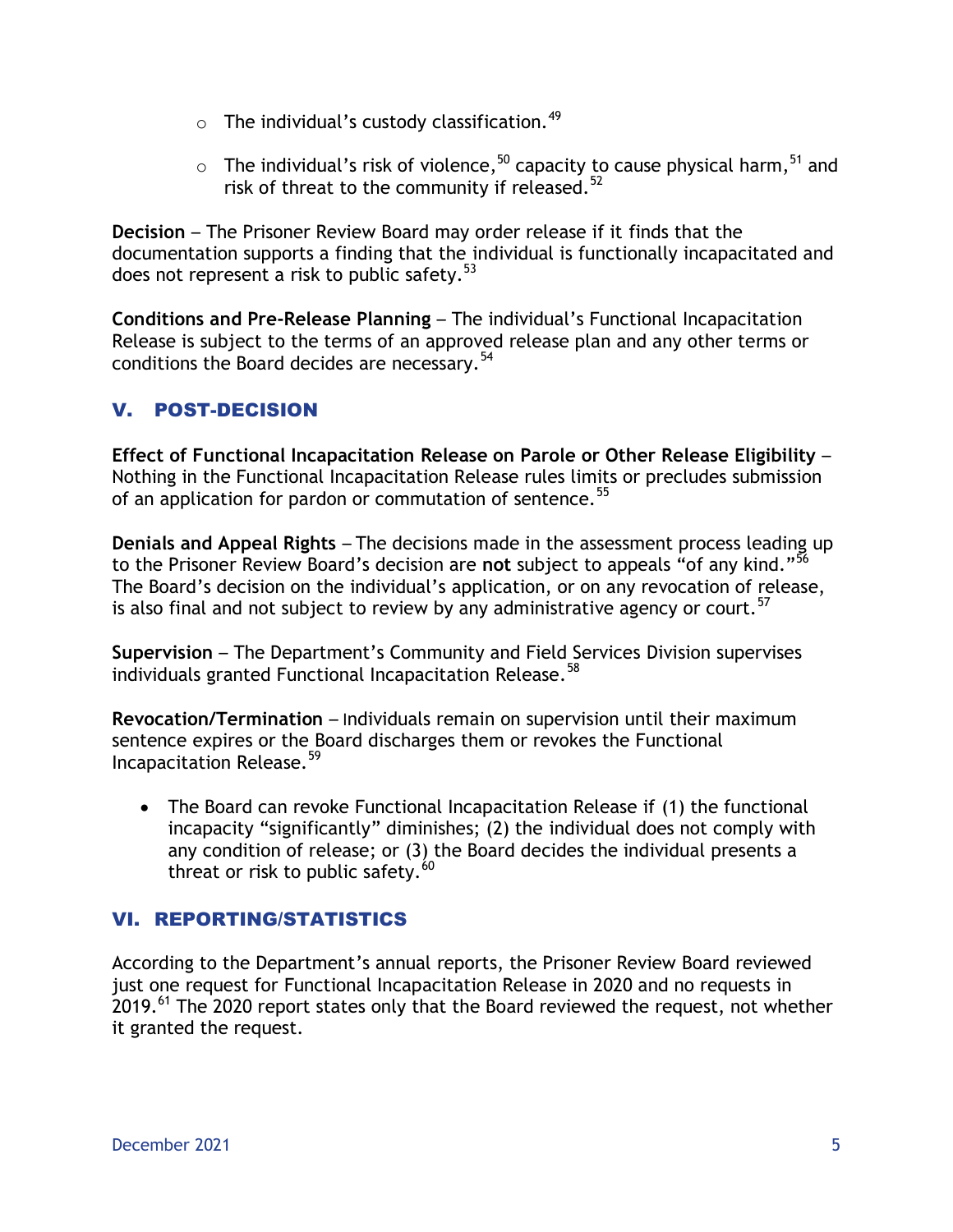# TERMINAL MEDICAL RELEASE

Incarcerated individuals with terminal medical conditions may be considered for Terminal Medical Release.<sup>62</sup>

 Note that according to the statute, the Terminal Medical Release process is supposed to be quicker than that for Functional Incapacitation Release. However, the only significant differences between the two appear to be that the Prisoner Review Board Chair can approve a request – rather than the decision requiring the full Board's action<sup>63</sup> – and the Department of Corrections (Department) provides notice **after** the individual's release is granted rather than at the time of application.  $64$ 

## I. ELIGIBILITY

**Medical Condition** – To be eligible for Terminal Medical Release, an incarcerated individual must have a terminal condition where death is imminent, meaning it is likely to cause death within 30 days, as determined by a doctor licensed to practice medicine in Kansas. <sup>65</sup>

**Exclusions** – Individuals who are serving sentences for "off-grid" offenses are not eligible for Terminal Medical Release.<sup>66</sup>

## II. APPLICATION/REFERRAL

**Application** – Any of the following can submit a written request/application to the incarcerated person's Unit Team to initiate the Terminal Medical Release process:<sup>67</sup> (1) the incarcerated individual, (2) a family member, (3) any Department staff member or contractor, or (4) any Prisoner Review Board staff member.<sup>68</sup>

**Informal Review of Application** – As with Functional Incapacitation Release applications, there are multiple steps and "consultations" included in all initial reviews of applications for Terminal Medical Release. It is not clear from Department policy as to precisely what the consultations involve.

- A Unit Team Counselor reviews the application, collects all medical information needed, and discusses the case with the Unit Team manager.<sup>69</sup> The Unit Team Manager then consults with the classification administrator.<sup>70</sup>
- The Classification Administrator consults with the appropriate Warden (or designee).<sup>71</sup> The Warden then consults with the Deputy Secretary for Facilities Management (Deputy Secretary).<sup>72</sup>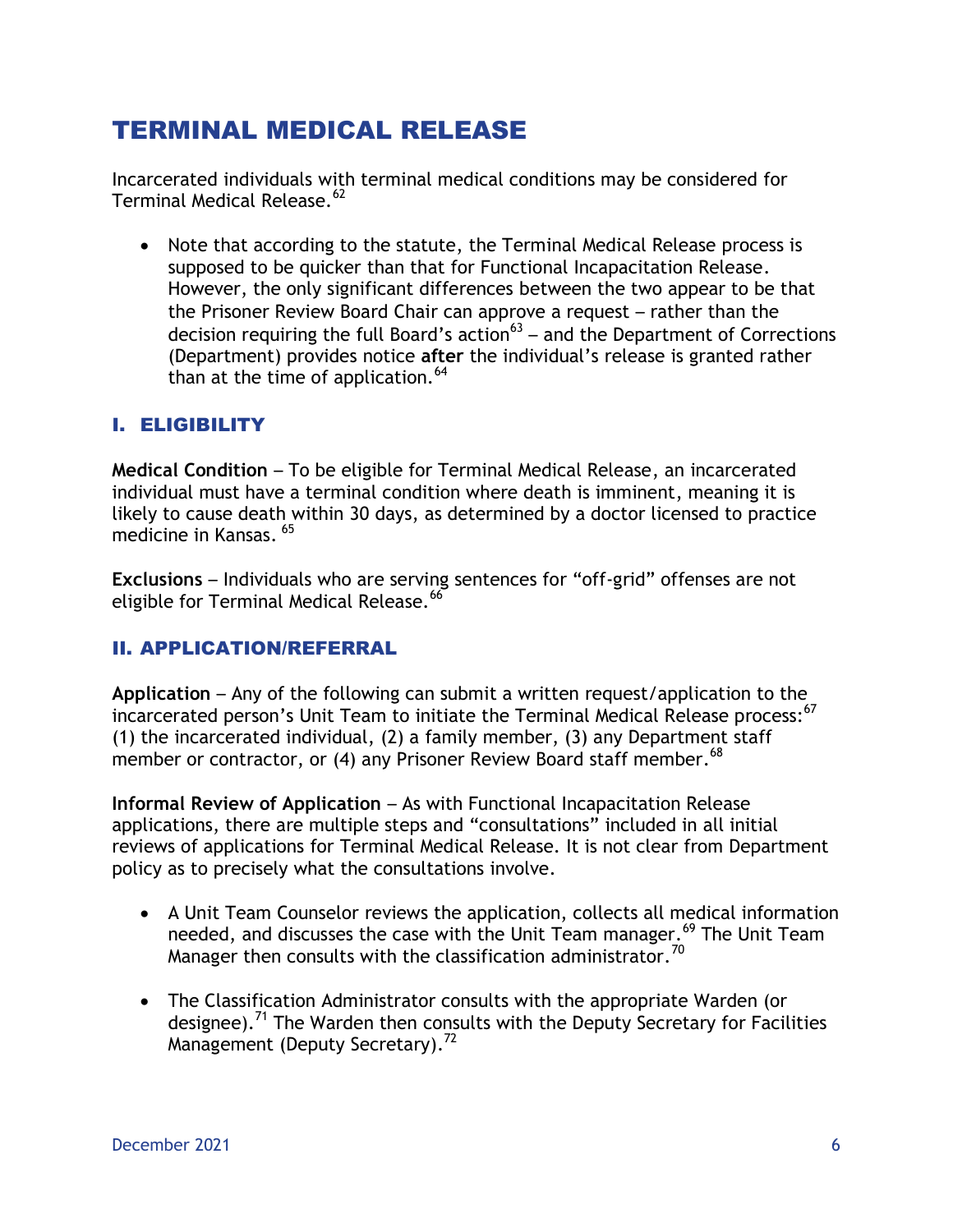The Deputy Secretary reviews all the facts and documentation and then consults with the Secretary of Corrections and the Chair of the Kansas Prisoner Review Board.<sup>73</sup>

Once the informal review is complete, the individual's institution is notified about starting the formal processing of the application.<sup>74</sup> If the Deputy Secretary decides not to move the application forward, that is noted in the person's file.<sup>75</sup> If the Deputy Secretary decides to process the application, the more formal assessment steps take place, as described below.<sup>76</sup>

## III. DOCUMENTATION AND ASSESSMENT

**Medical Information Form: Health Authority** – The Department's Health Authority completes and signs the *Medical Information for Application for Release of an Inmate Based on Functional Incapacitation/Imminent Death* form,<sup>77</sup> including a thorough description of the incarcerated individual's medical condition and a statement as to whether the condition renders the person incapable of causing physical harm.<sup>78</sup> Note that Kansas law states that only a doctor licensed to practice medicine in Kansas can determine that the individual's condition is likely to cause death within 30 days.<sup>79</sup>

**Application for Release Form: Unit Team** – The Unit Team Counselor for the individual prepares the *Application for Release Based on Functional Incapacitation/Imminent Death*, which may include gathering information from the prosecuting attorney.<sup>80</sup>

- Note that unlike preparation for Functional Incapacitation Release requests, the Unit Team Manager does not contact the Director of Victim Services regarding applications for Terminal Medical Release.<sup>81</sup>
- The Unit Team Counselor also consults with the Institutional Parole Officer (IPO) about a release plan.<sup>82</sup> The IPO forwards the proposed residence plan to the Parole Director (of the region to which the person will be released) for feedback and recommendations.<sup>83</sup>

**Initial Decision: Warden** – The application then goes to the facility's Classification Administrator, who submits it to the Warden. The Warden decides whether to "initially approve or disapprove" the application.  $84$ 

- If the Warden **disapproves** the application, it is returned to the Unit Team counselor.<sup>85</sup> It is up to the Warden how to advise the person initiating the application regarding the outcome.<sup>86</sup>
- If the Warden **approves** the application, it is forwarded with the supporting documentation to the Office of the Deputy Secretary for Facilities Management.<sup>87</sup>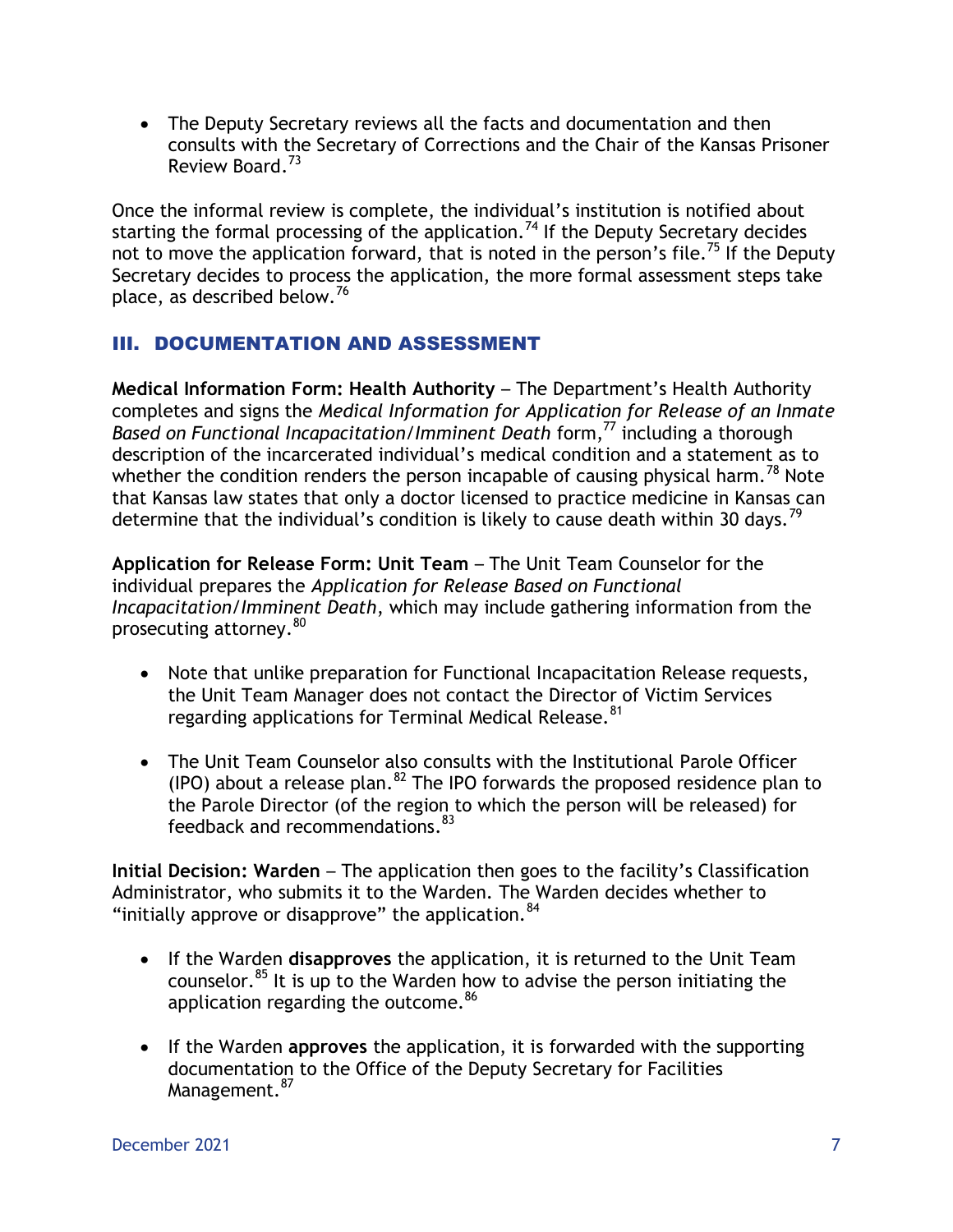**Approval Decision: Deputy Secretary** – The Deputy Secretary coordinates processing of the individual's application, which includes distribution of copies of the application to appropriate Corrections personnel, including the Director of Release Planning, for review and consideration. Based on a review of the available information, the Deputy Secretary makes a decision regarding the application.<sup>88</sup>

- When the Deputy Secretary **disapproves** an application, it is returned to the Warden, who notifies the incarcerated individual or person who applied on the individual's behalf.<sup>89</sup>
- If the Deputy Secretary **approves** the application, it is forwarded to the Secretary of Corrections.<sup>9</sup>

**Approval Decision: Secretary of Corrections** – Based on all of the information, the Secretary of Corrections approves or disapproves the application:

- If the Secretary **disapproves** the application, it is returned to the Warden with the reasons for the disapproval.<sup>91</sup>
- If the Secretary **approves** the application, it is forwarded directly to the Chair of the Prisoner Review Board.<sup>92</sup>

# IV. DECISION-MAKING PROCESS

**Decision-Maker** – The Chair of the Kansas Prisoner Review Board is responsible for approving Terminal Medical Release applications and granting release.<sup>93</sup>

**Notice** – Unlike the notice required for Functional Incapacitation Release requests, the Board does not have to give written notice to anyone until **after** it grants a Terminal Medical Release. At that time, the Board will notify the following people of the incarcerated individual's release: the prosecuting attorney, sentencing judge of the court in which the person was convicted, and the victim of the person's crime or the victim's family.  $94$ 

**Hearing** – Kansas law does not require the Prisoner Review Board to hold a hearing prior to granting a Terminal Medical Release request.<sup>95</sup>

**Decision** – To grant release, the Chair must find that the individual has a terminal medical condition likely to cause death within 30 days, as determined by a doctor licensed to practice medicine in Kansas, and does not represent a future risk to public safety.<sup>96</sup>

• In addition to the individual's medical condition, the Chair must consider the following factors: (1) the person's age and personal history, (2) criminal history, (3) length of sentence and time served, (4) nature and circumstances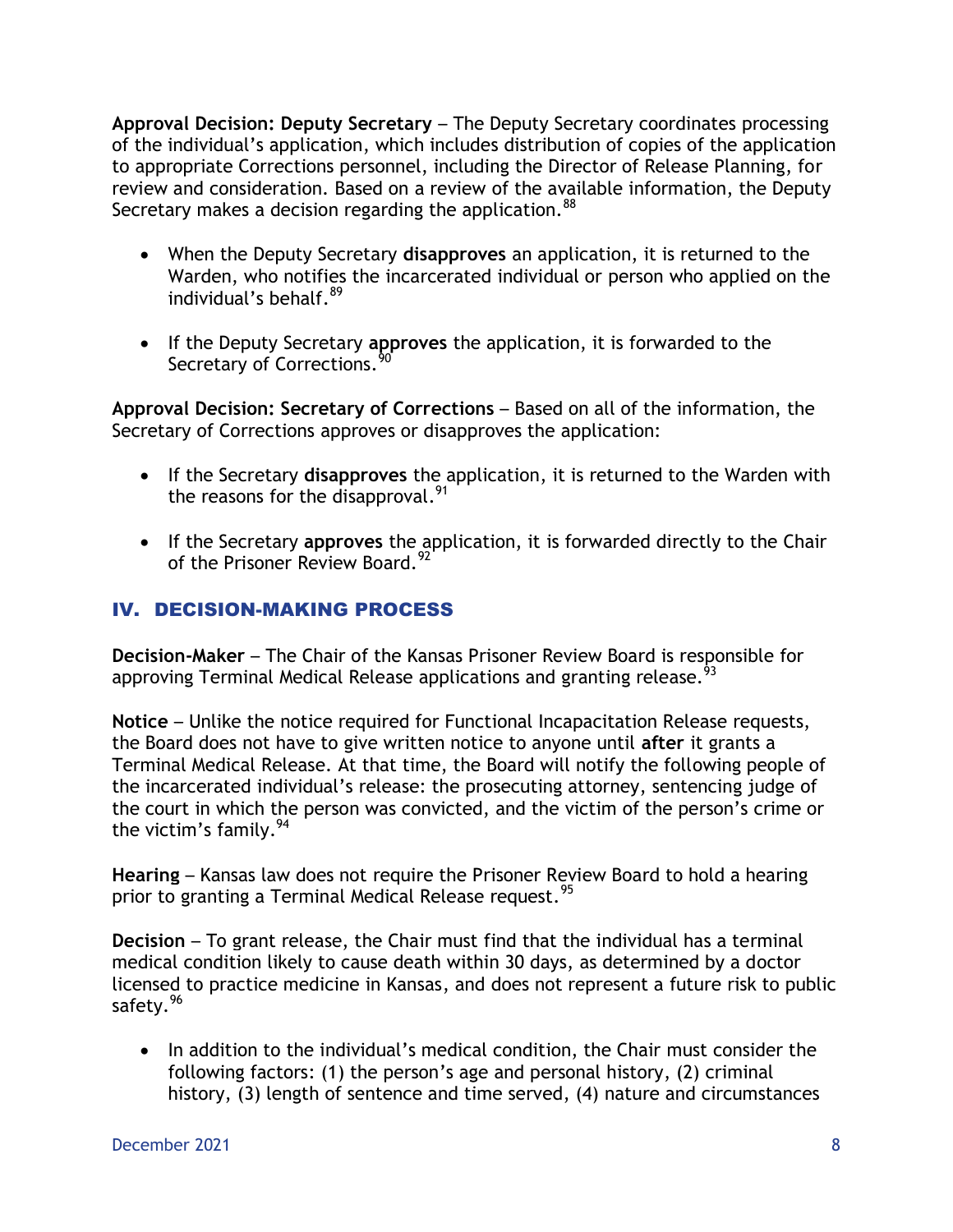of the current offense, (5) the risk to the community if released, (6) whether there is an appropriate release plan, and (7) any other factors the Chair decides are relevant.<sup>97</sup>

**Conditions and Pre-Release Planning** – The Chair must establish any conditions considered appropriate for the individual's release.<sup>98</sup>

# V. POST-DECISION

**Effect of Terminal Medical Release on Other Release Eligibility - Nothing in the** Terminal Medical Release rules limits or precludes submission of an application for pardon or commutation of sentence.<sup>99</sup>

**Denials and Appeal Rights** – The Board Chair's decision on the application is final and not subject to review by any administrative agency or court.<sup>100</sup>

**Supervision** – Formerly incarcerated individuals remain on supervision until the Prisoner Review Board revokes or discharges the release or the individual's maximum sentence expires.<sup>101</sup>

**Revocation/Termination** – The Prisoner Review Board can revoke the release if (1) the individual's illness or condition significantly improves, (2) if the person does not die within 30 days of release, (3) if there is a failure to comply with any condition of release, or (4) if the Board concludes for any reason that the individual presents a threat or risk to public safety.<sup>102</sup>

## VI. REPORTING/STATISTICS

Kansas law does not require that the Department or Prisoner Review Board report on how many individuals are granted Terminal Medical Release, and there is no mention in the Department's 2019 and 2020 annual reports of the Board granting any such requests.

- Neither the Department nor the Prisoner Review Board responded to FAMM's request for information on the number of individuals granted Terminal Medical Release.
- A news article published in February 2020 reported that Kansas has granted only one Terminal Medical Release since 2013.<sup>103</sup>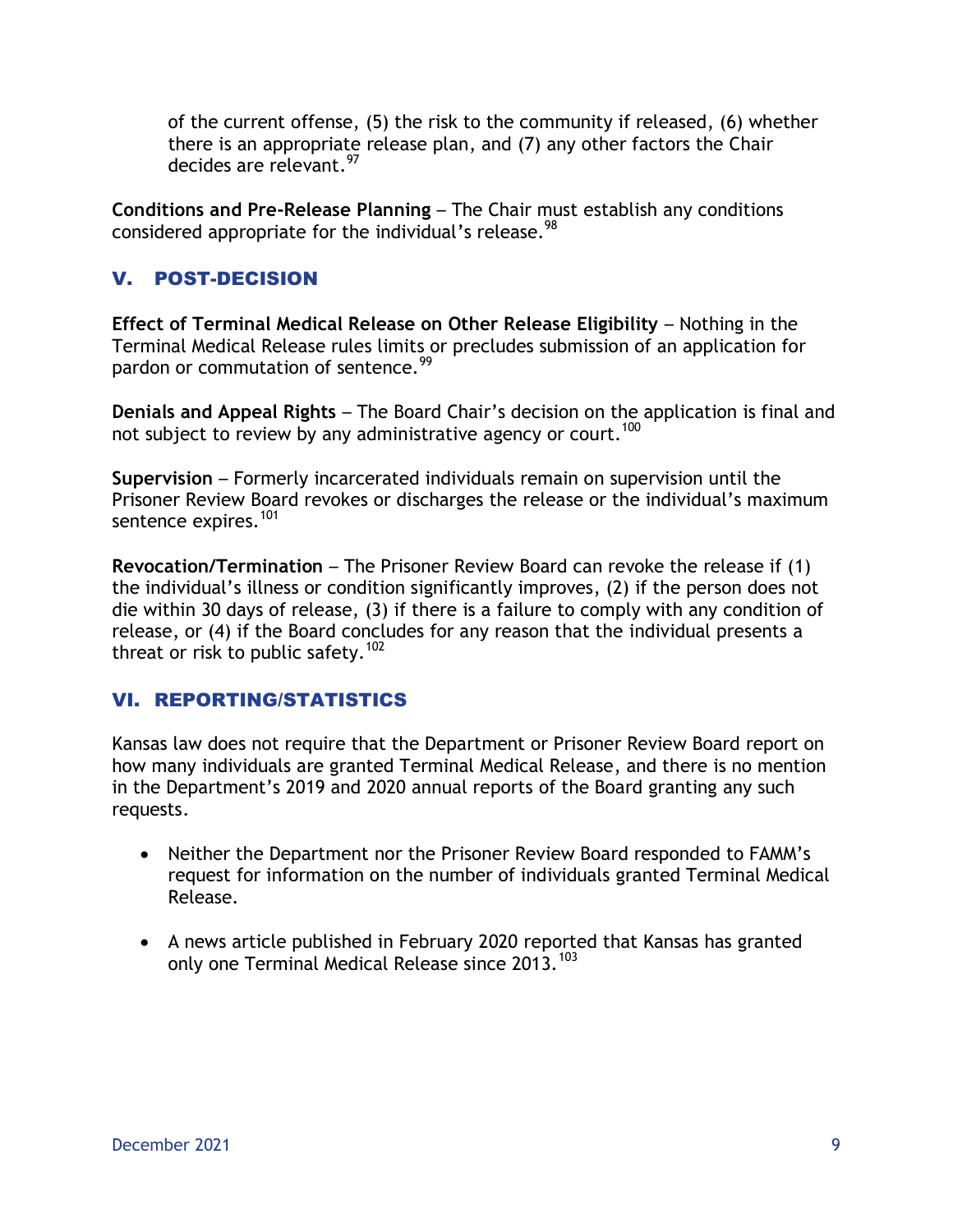# KANSAS COMPASSIONATE RELEASE PRIMARY LEGAL SOURCES

### FUNCTIONAL INCAPACITATION RELEASE

#### **Statute**

Kansas Statutes § 22-3728 (2020), available through the Kansas Office of Revisor of Statutes, [https://www.ksrevisor.org/statutes/chapters/ch22/022\\_037\\_0028.html.](https://www.ksrevisor.org/statutes/chapters/ch22/022_037_0028.html)

#### **Regulations**

Kansas Administrative Regulations §§ 45-700-1 and 45-700-2 (2020), available through the Kansas Secretary of State, [https://sos.ks.gov/publications/pubs\\_kar\\_Regs.aspx?KAR=45-700.](https://sos.ks.gov/publications/pubs_kar_Regs.aspx?KAR=45-700)

#### **Agency Policy**

Kansas Department of Corrections, Internal Management Policies and Procedures (DOC IMPP) 11-110, Release of Functionally Incapacitated Inmates or Release Pending Imminent Death (2011), [https://www.doc.ks.gov/kdoc-policies/AdultIMPP/chapter-11/11110.pdf.](https://www.doc.ks.gov/kdoc-policies/AdultIMPP/chapter-11/11110.pdf)

#### TERMINAL MEDICAL RELEASE

#### **Statute**

Kansas Statutes § 22-3729 (2020), available through the Kansas Office of Revisor of Statutes, [https://www.ksrevisor.org/statutes/chapters/ch22/022\\_037\\_0029.html.](https://www.ksrevisor.org/statutes/chapters/ch22/022_037_0029.html)

#### **Agency Policy**

Kansas Department of Corrections, Internal Management Policies and Procedures (DOC IMPP) 11-110, Release of Functionally Incapacitated Inmates or Release Pending Imminent Death (2011), [https://www.doc.ks.gov/kdoc-policies/AdultIMPP/chapter-11/11110.pdf.](https://www.doc.ks.gov/kdoc-policies/AdultIMPP/chapter-11/11110.pdf)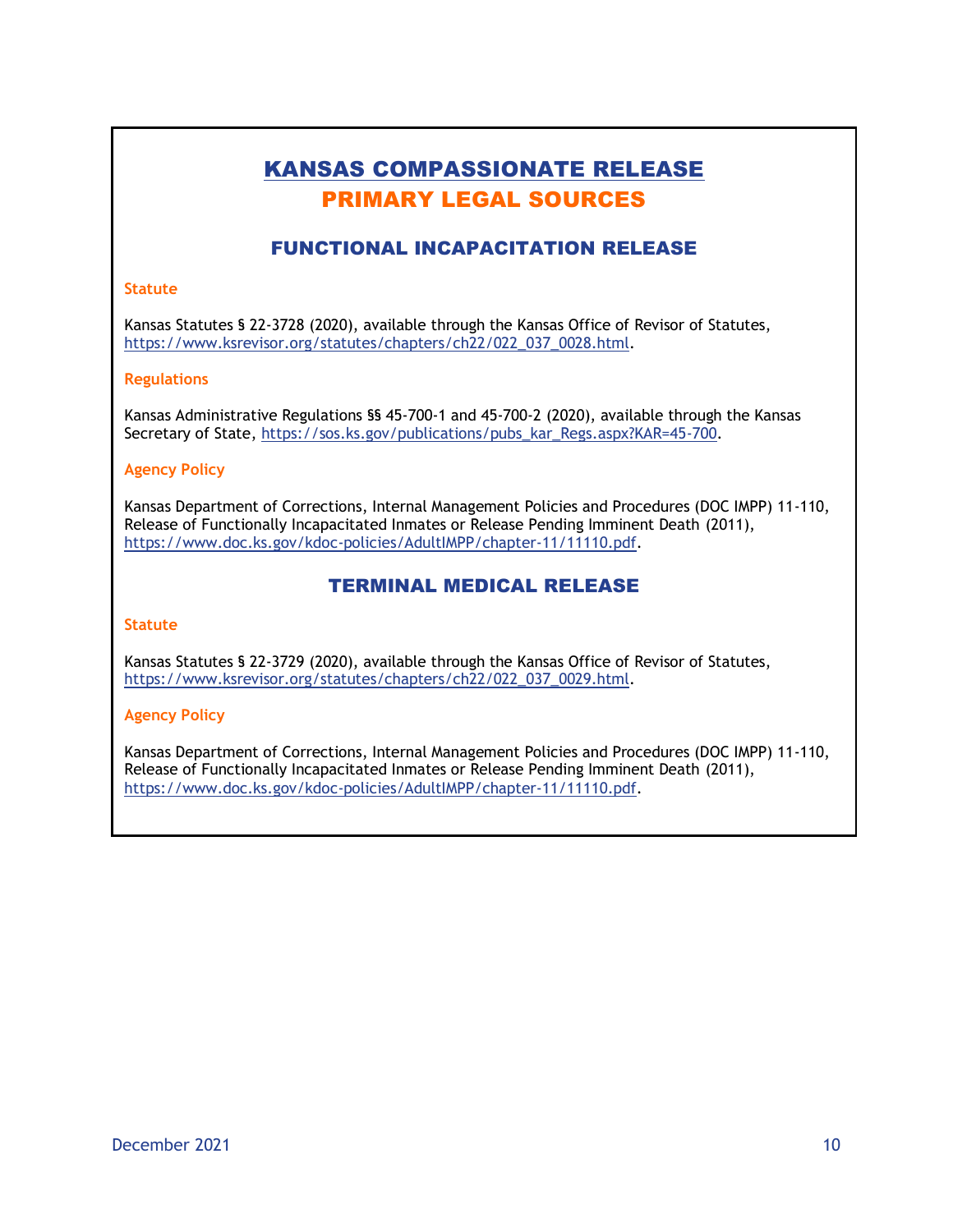# NOTES

\* *Id. means see prior note.*

<sup>1</sup> Kan. Stat. Ann. § 22-3728; Kan. Admin. Regs. §§ 45-700-1 and 45-700-2; Kansas Department of Corrections, Internal Management Policies and Procedures (DOC IMPP) 11-110, Application for Release of Functionally Incapacitated Inmates or Release Pending Imminent Death.

2 Kan. Stat. Ann. § 22-3729; DOC IMPP 11-110.

 $3$  Kan. Admin. Regs. § 45-700-1 (b); DOC IMPP 11-110, Definitions.

 $4$  Kan. Stat. Ann. §§ 22-3728 (d) and (e); DOC IMPP 11-110, Policy. Note that "off-grid" felonies in Kansas are the most serious crimes and include capital murder, murder in the first degree, and treason. See Kansas Legislative Research Department, Kansas Legislator Briefing Book 2020, § H-8, [http://www.kslegresearch.org/KLRD-web/Publications/BriefingBook/2020\\_Briefing\\_Book.pdf.](http://www.kslegresearch.org/KLRD-web/Publications/BriefingBook/2020_Briefing_Book.pdf)

<sup>5</sup> DOC IMPP 11-110 (I) (B).

 $<sup>6</sup>$  Id. at (I) (A). Note that the Prisoner Review Board used to be called the Parole Board, and the</sup> Department rules, which have not been updated since 2011, still use that terminology.

 $<sup>7</sup>$  ld. at (l) (C).</sup>

 $8$  ld. at (II) (A).

 $^9$  Id.

 $10$  Id. at (II) (B).

 $11$  Id. at (II) (C).

 $12$  Id. at (II) (D).

 $13$  Id. at (III) (A).

 $14$  Id. at (III) (B).

<sup>15</sup> Kan. Stat. Ann. § 22-3728 (a) (8); Kan. Admin. Regs. § 45-700-1 (a).

<sup>16</sup> Kan. Stat. Ann. § 22-3728 (a) (8); DOC IMPP 11-110 (III) (C).

 $17$  DOC IMPP 11-110 (III) (D) (2), Attachment B.

 $18$  Id. at (D) (2) (a).

 $19$  Id. at (D) (3), Attachment C.

 $20$  Id. at (D) (3) (a). Note that when the incarcerated individual's file does not include the prosecuting attorney's version of the most recent crime, the Unit Team Counselor must contact the prosecuting attorney's office and request the prosecutor's version of the crime. Id.

 $21$  Id. at (D) (3) (b).

December 2021 **11** and 2021 **11** and 2021 **11** and 2021 **11** and 2021 **11** and 2021 **11**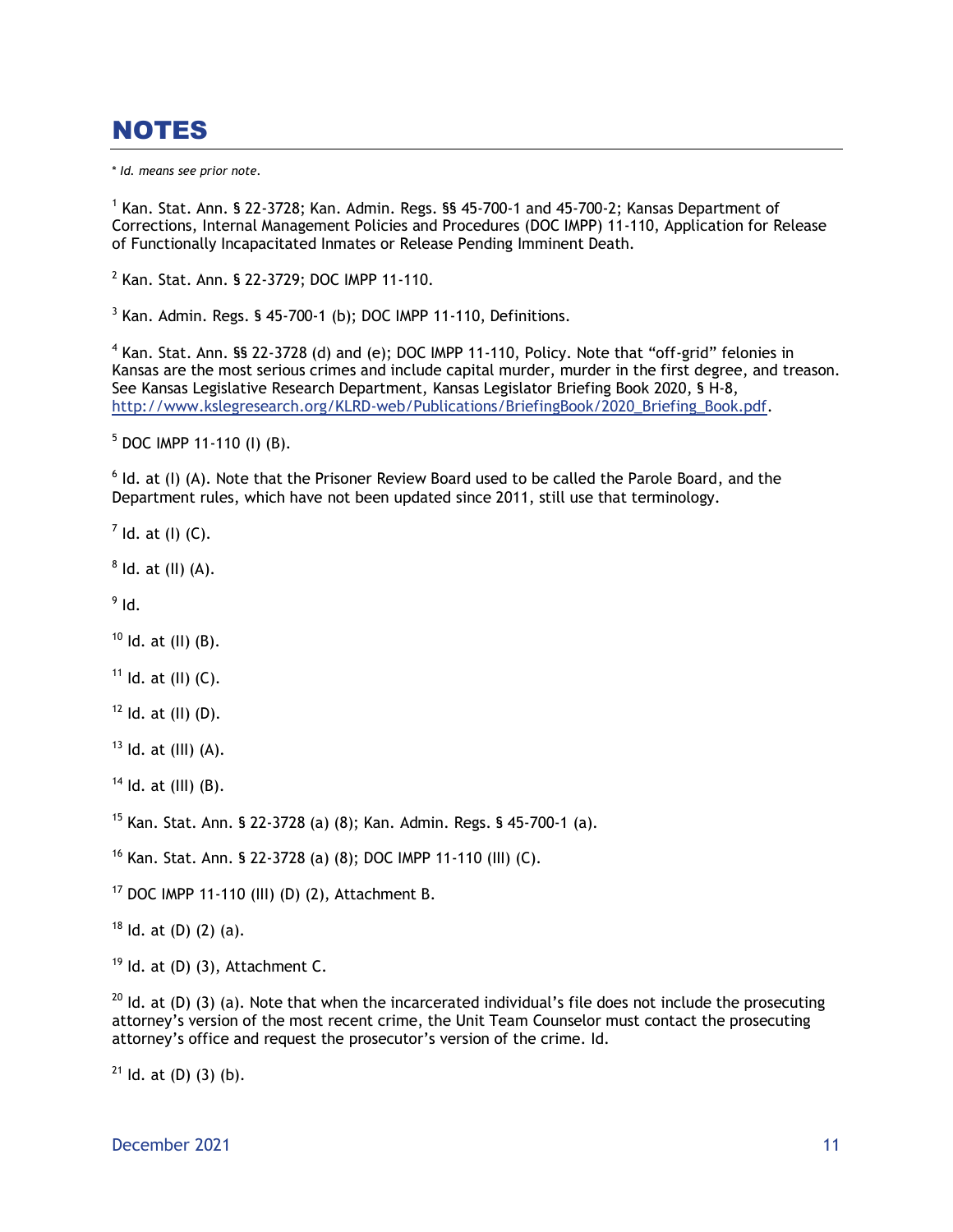$^{22}$  ld. at (D) (3) (c). The release plan is subject to Department review and approval. See also Kan. Admin. Regs. § 45-700-1 (c).

<sup>23</sup> DOC IMPP 11-110 (III) (D) (2), Attachment C.

 $24$  Id. at (D) (3) (c).

 $25$  Id. at (D) (4) and (D) (5).

 $26$  Id. at (D) (6).

 $27$  Id. at (D) (7).

 $28$  Id. at (D) (7) (a) and (b).

 $29$  Id. at (D) (8).

 $30$  Id. at (D) (9).

 $31$  Id. at (D) (10). The Prisoner Review Board rules also list notice requirements. Although they are referenced at different stages of the process, it is not completely clear whether they are separate requirements or inadvertently duplicative.

 $32$  Id. at (D) (11).

 $33$  Id. at (D) (11) (a).

 $34$  Id. at (D) (11) (b).

 $35$  Id. at (D) (12).

 $36$  Kan. Stat. Ann. § 22-3728 (a) (1); see also Kan. Admin. Regs. § 45-700-2 (c).

 $37$  Kans. Stat. Ann. § 22-3728 (a) (3) (A); Kan. Admin. Regs. § 45-700-2 (a) (1). The notice of the application must include confidential copies of the incarcerated person's medical or mental health report documenting the incapacitating condition, and the Department must maintain the confidentiality of those documents. Kan. Admin. Regs. § 45-700-2 (a) (1).

<sup>38</sup> Kan. Stat. Ann. § 22-3728 (a) (3) (B); Kan. Admin. Regs. § 45-700-2 (a) (2). If there is no known address for a living victim or, if deceased, for the victim's family, the Prisoner Review Board may not grant or deny the application until at least 30 days after notification is given by publication in the county of conviction. Kan. Stat. Ann. § 22-3728 (a) (3) (B). Note that the victim's notice must include a general description of the individual's incapacity but **not** of any confidential medical or mental health reports. Kan. Admin. Regs. § 45-700-2 (a) (2).

<sup>39</sup> Kan. Stat. Ann. § 22-3728 (a) (4); Kan. Admin. Regs. § 45-700-2 (b) (1).

<sup>40</sup> Kan. Admin. Regs. § 45-700-2 (b) (2).

<sup>41</sup> Kan. Stat. Ann. § 22-3728 (a) (8) (A); Kan. Admin. Regs. § 45-700-2 (b) (1) (A).

 $42$  Kan. Admin. Regs. § 45-700-1 (d).

<sup>43</sup> Kan. Stat. Ann. § 22-3728 (a) (4); Kan. Admin. Regs. § 45-700-1 (d).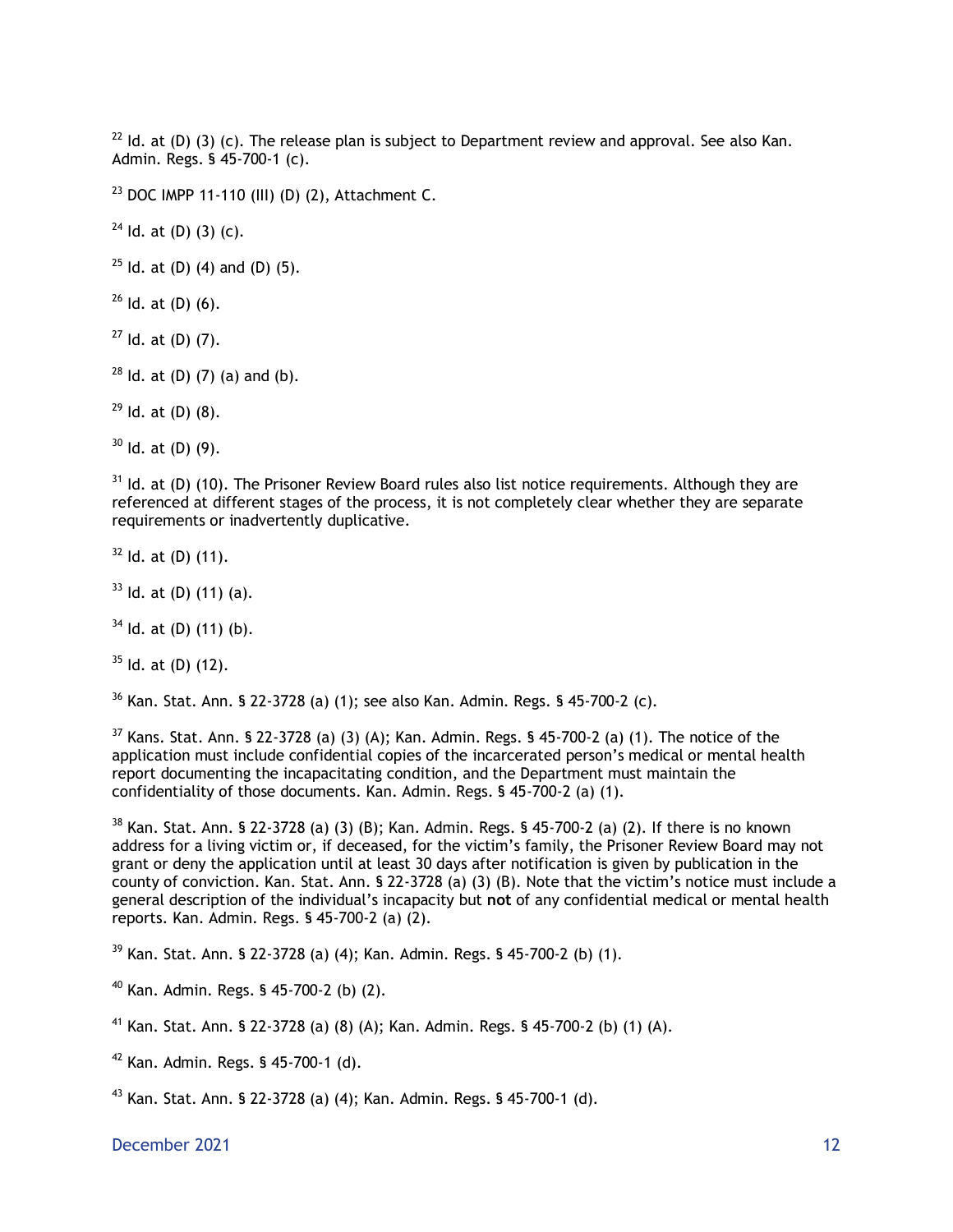Kan. Stat. Ann. § 22-3728 (a) (8) (A); Kan. Admin. Regs. §§ 45-700-2 (b) (1) (C) (i) and (C) (ii).

Kan. Admin. Regs. § 45-700-2 (b) (1) (C).

Kan. Stat. Ann. § 22-3728 (a) (8) (G); Kan. Admin. Regs. § 45-700-1 (c).

Kan. Admin. Regs. § 45-700-2 (b) (1) (B).

Id. at (b) (1) (C), referencing Kans. Stat. Ann. § 22-3728 (a) (8).

Id. at (b) (1) (C) (iii).

Id.

Id. at (b) (1) (C) (iv).

Kans. Stat. Ann. § 22-3728 (a) (8) (F).

 Kans. Admin. Regs. § 45-700-2 (c). Note that the Prisoner Review Board has statutory voting requirements that are fairly detailed and generally based on the seriousness of the crime. See Kans. Admin. Regs. §§ 45-700-2 (c) (1) and (c) (2).

Kan. Stat. Ann. § 22-3728 (a) (5); Kan. Admin. Regs. § 45-700-2 (c).

Kan. Stat. Ann. § 22-3728 (b).

DOC IMPP 11-110 (III) (D).

Kan. Stat. Ann. § 22-3728 (a) (7).

DOC IMPP 11-110 (III) (D) (14).

 Kan. Stat. Ann. §§ 22-3728 (a) (5) and (a) (6). Credit for the time during which the person is on Functional Incapacitation Release will count toward "service of the prison and post-release supervision obligations of determinate sentences or indeterminate sentences." Kan. Stat. Ann. § 22-3728 (a) (5). See also DOC IMPP 11-110.III (14) (b) and (c).

 $^{60}$  Kan. Stat. Ann. § 22-3728 (a) (5); DOC IMPP 11-110 (IV) (1) through (IV) (3).

 The annual reports are available on the Department of Corrections website at [https://www.doc.ks.gov/publications/publications/Reports.](https://www.doc.ks.gov/publications/publications/Reports)

Kan. Stat. Ann. § 22-3729; DOC IMPP 11-110.

Kan. Stat. Ann. § 22-3729 (a) (1).

Id. at (c).

Kan. Stat. Ann. § 22-3729 (a) (2); DOC IMPP 11-110, Definitions.

 Kan. Stat. Ann. § 22-3729 (d); DOC IMPP 11-110, Policy. As referenced above in note 4, "off-grid" felonies in Kansas are the most serious crimes and include capital murder, murder in the first degree, and treason.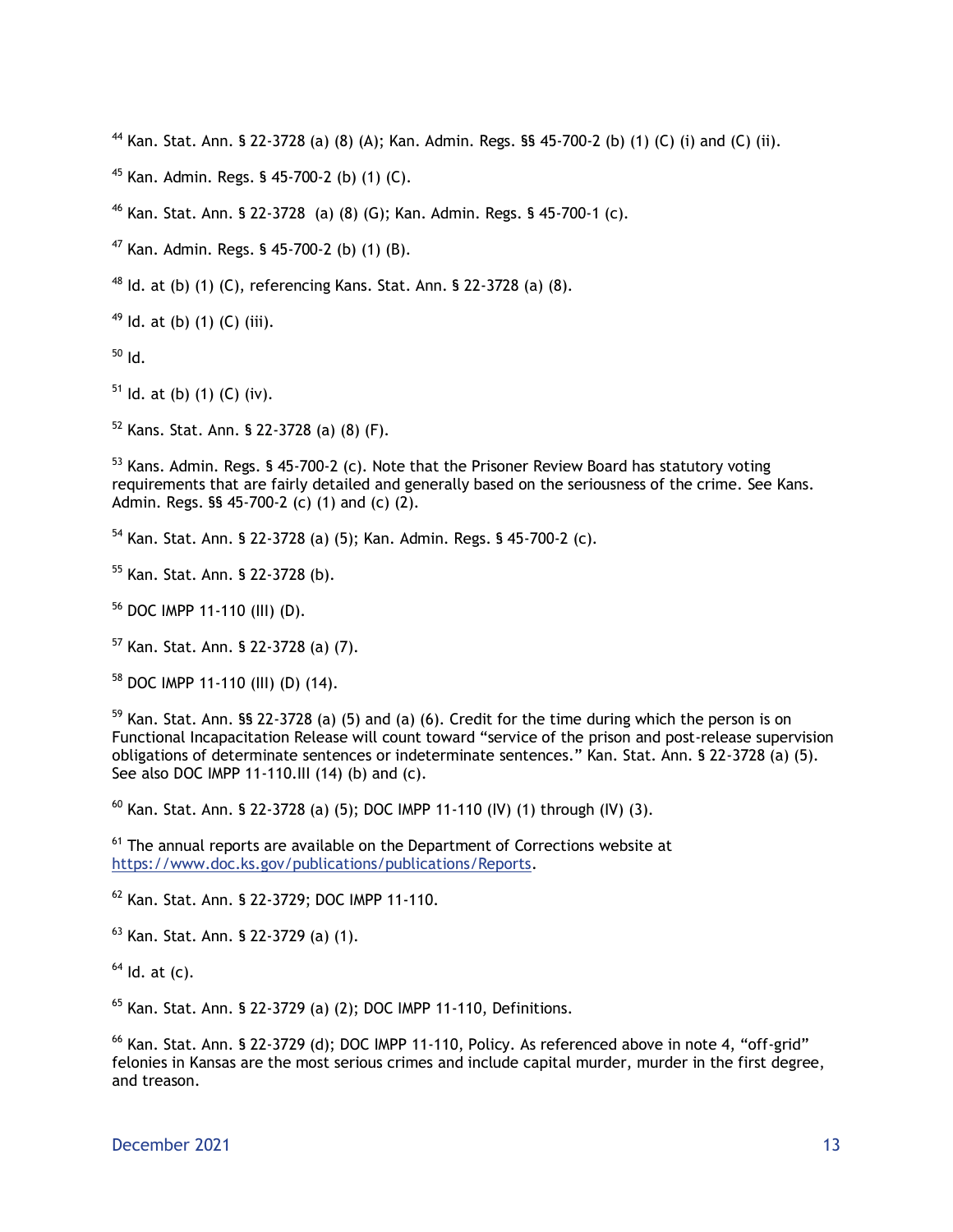DOC IMPP 11-110 (I) (B).

<sup>68</sup> Id. at (I) (A). Note that the Prisoner Review Board used to be called the Parole Board, and the Department rules, which have not been updated since 2011, still use that terminology.

Id. at (I) (C).

Id. at (II) (A).

Id.

Id. at (II) (B).

Id. at (II) (C).

Id. at (II) (D).

Id. at (III) (A).

Id. at (III) (B).

Id. at (III) (D) (2), referencing Attachment B.

Id.

Kan. Stat. Ann. § 22-3729 (a) (1); DOC IMPP 11-110 (D) (2).

<sup>80</sup> DOC IMPP 11-110 (D) (3). Note that when the incarcerated individual's file does not include the prosecuting attorney's version of the most recent crime, the Unit Team Counselor must contact the prosecuting attorney's office and request the prosecutor's version of the crime. Id.

ld. at (D) (3) (b).

Id. at (D) (3) (c).

Id.

```
84 Id. at (D) (4) and (D) (5).
```
Id. at (D) (6).

Id.

Id. at (D) (7).

```
88 ld. at (D) (7) (a) and (b).
```
Id. at (D) (8).

Id. at (D) (9).

Id. at (D) (11) (a).

Id. at (D) (11) (c).

December 2021 and the state of the state of the state of the state of the state of the state of the state of the state of the state of the state of the state of the state of the state of the state of the state of the state